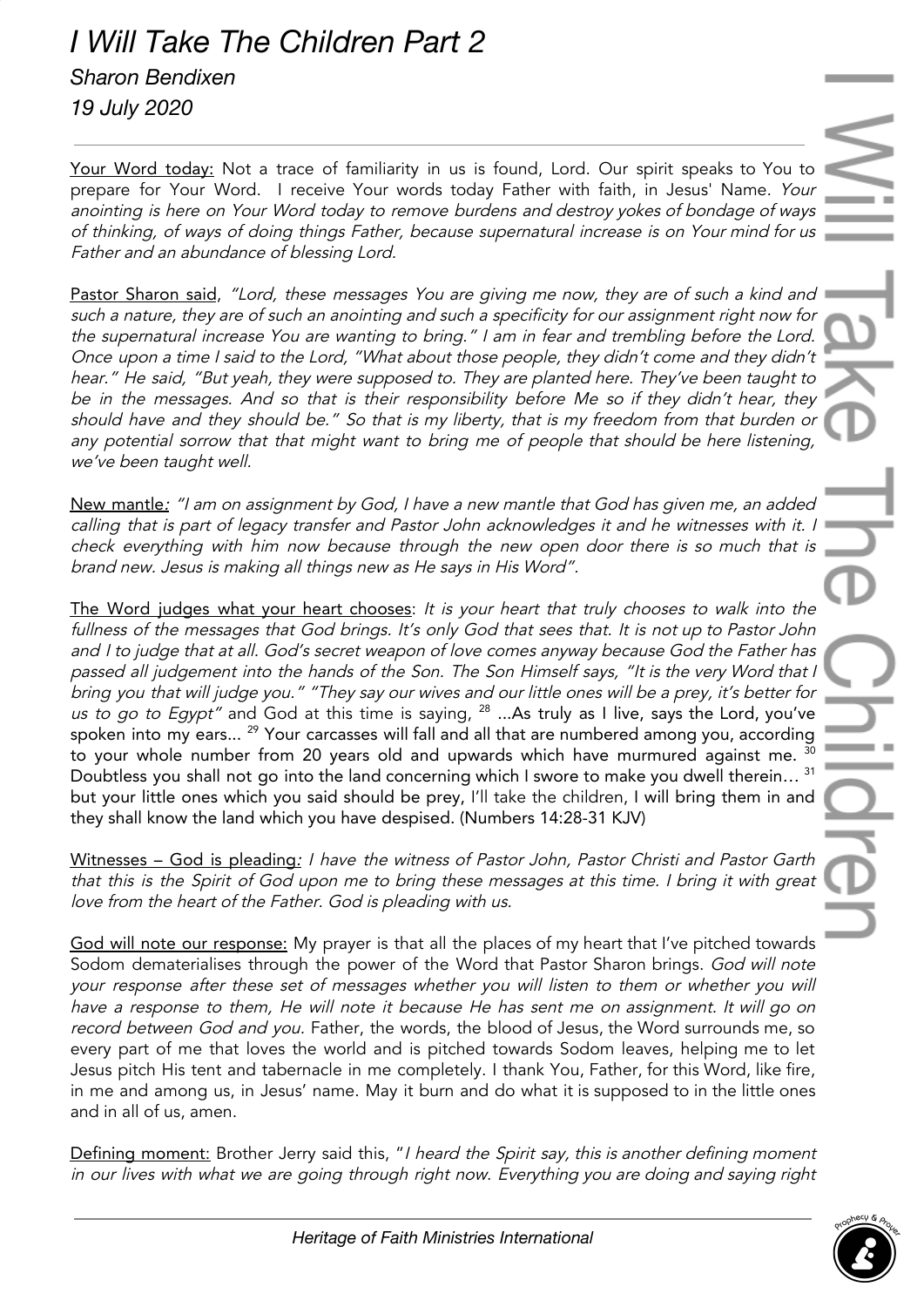now is determining your entire future, every conversation you are having in your home as husbands and wives, with your children, right now, is determining your whole future. Every conversation you are not having with God is determining your future. <sup>I</sup> sensed in my spirit that this is <sup>a</sup> Word for the body of Christ. This is <sup>a</sup> defining moment in your life. It is <sup>a</sup> defining moment in my life" Brother Jerry's definition: It's like <sup>a</sup> fork in the road, it's like coming to <sup>a</sup> place in your life where you have to make <sup>a</sup> decision and God has brought you all to this place. You might not want to be in it, but you are in <sup>a</sup> place where God has brought you to <sup>a</sup> defining moment. You can't say, "It is not for me." It is for you!<sup>7</sup> Be not wise in your own eyes; Fear the Lord and depart from evil. (Proverbs 3:7 NKJV) I depart from the twisted ways where I think I'm wise in my own eyes.

 $15$  The way of a fool is right in his own eyes, but he that hearkens not unto counsel is wise (Proverbs 12:15 KJV).  $^{2}$  All the ways of a man are pure in his own eyes, but the Lord weighs the spirits (the thoughts and intents of the heart). (Proverbs 16:2 AMPC) <sup>10</sup> For we are God's [own] handiwork (His workmanship), recreated in Christ Jesus, [born aqain]. I will tell you why you are born again. The scripture is very clear, born again to do those good works which God predestined for you, (planned beforehand) for you, [taking paths which He prepared ahead of time] (Ephesians 2:10 AMPC) That's why I'm born again so that I can walk in the paths that God has predestined for me, planned beforehand for me particularly and specifically. <sup>25</sup> There is a way that seems right to a man and appears straight before him, but at the end of it is the way of death. (Proverbs 16:25 AMPC). Defining moments in Lot's life shaped him and his family and caused them to become. Remember Lot's wife! 33 Whoever tries to preserve his life will lose it, but whoever loses his life will preserve and make it alive. (Luke 17:32-33 AMPC). Defining moments In Joseph's brothers' lives when they decided to sell him out. Abraham, when he obeyed God. Elisha when he had the law of recognition at work when Elijah came to throw a coat on him. Defining moments shape you and cause you to become the person you eventually will become. You can be the person He sees and knows you can become or you can choose to become what your parents choose for you to become or what the world system has imprinted on you that, "you can become anything you want to be". Brother Jerry said: A moment in time that defines something, <sup>a</sup> person's success or <sup>a</sup> person's failure. <sup>A</sup> point at which the essential nature or character of <sup>a</sup> person or <sup>a</sup> group of people is revealed and identified.

Pastor John has become by seeking God's plan: Pastor John has become as a result of his choices. He has become a person of legacy transfer, he's become a person of devotion and love and irrational honour for fathers. He became that by seeking God's plan.

Determine your future - go for gold: Brother Jerry went onto say, "This is a defining moment that shapes you and causes you to become. The conversations you are having with yourself, with your husbands, with the world, with your children in your homes, with friends should be Holy conversations - we should do the will of the Father. We will not initiate our own direction. What you say and what you do right now throughout the remainder of the year will determine your future and what you become.  $^{\mathit{20}}$  But in a great house there are not only vessels of gold and silver, but also [utensils] of wood and earthenware, and some for honorable *and* noble [use] and some for menial *and* ignoble [use]. (2 Timothy 2:20 AMPC). You can choose the silver, you can choose the wood but God is bringing you gold; ability to be able to go for gold here today in your life.

John the Baptist: *What will your children be?* <sup>60</sup> But his mother answered, Not so! But he shall be called John. <sup>61</sup> And they said to her, None of your relatives is called by that name. (Luke 1:60-66) Tradition and culture. She had an honour and reverence in her heart for the plan of God for her child. God had to make the father dumb-you can't speak because you're going to affect this child's destiny with your unbelief. <sup>62</sup> And they inquired with signs to his father [as to] what he wanted to have him called.  $^{63}$  Then Zachariah asked for a writing tablet and wrote, His name is John. And they were all astonished. <sup>64</sup> And at once his mouth was opened and his tongue loosed,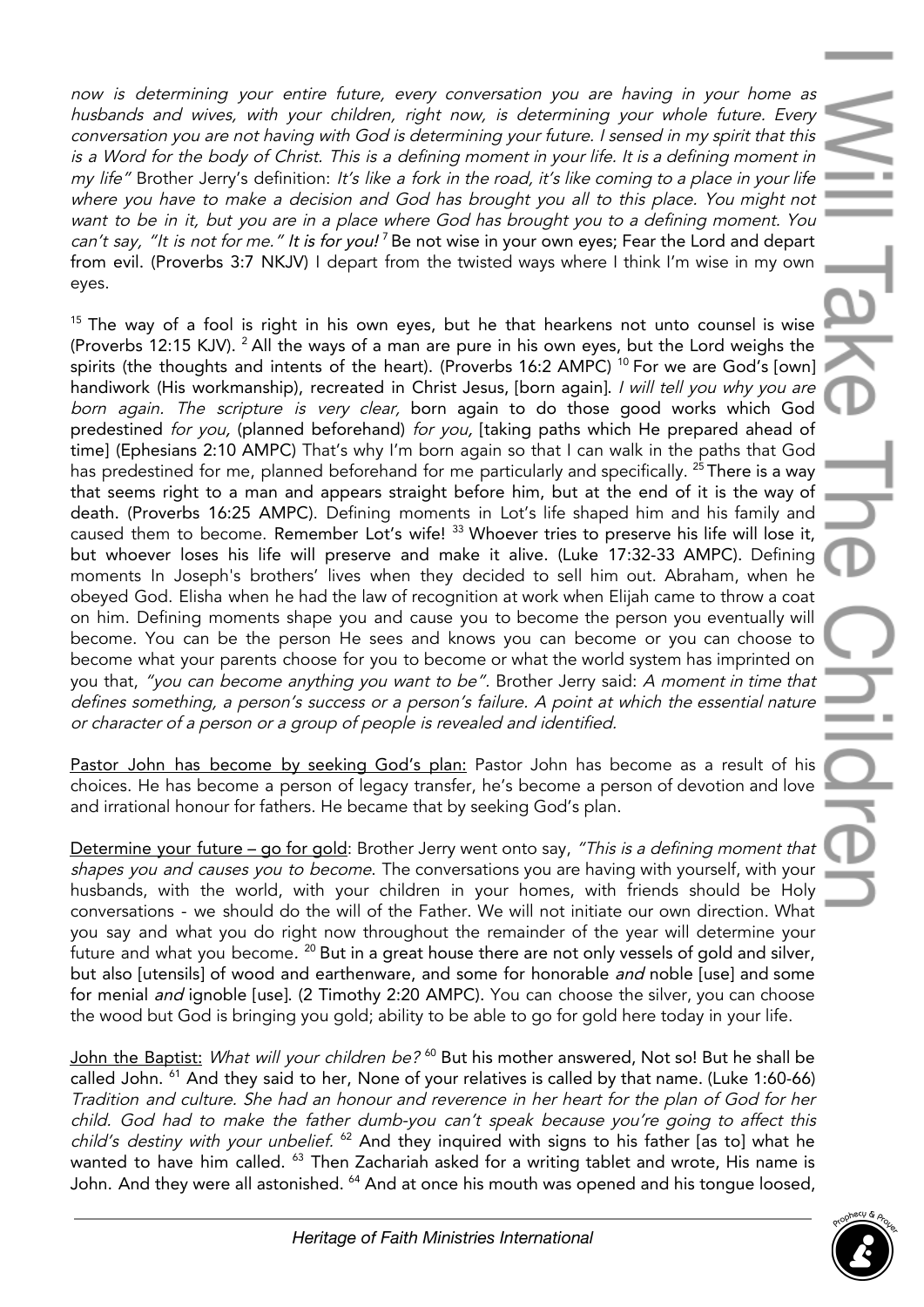and he began to speak, blessing and praising and thanking God. <sup>66</sup> And all who heard them laid them up in their hearts, saying, Whatever will this little boy be then? (Luke 1:60-66 AMPC). Whatever will this little boy be then?

Fear God – behave like Abraham: God is here through this message to put a reverential fear of Him in your hearts as parents. He wants to bring supernatural increase and it is dependent on how and if you behave like Abraham. God chose Abraham because he knew he would command his sons after Him and teach them to fear Him. That part of Abraham's blessing is ours. If you've got grown-up kids and they have gone astray, it should be your primary prayer focus before God to give God no rest until they are fully restored. Like Pastor Sharon, God requires it of me, "Now you stand for restoration. <sup>I</sup> require it of you if you want Abraham's blessing. <sup>I</sup> require it of you if you want prophecies to come true in your life. <sup>I</sup> require it of you to stand for My plan and My purpose and My restoration in your children's lives." Abraham sacrificed and dedicated his only son completely to God without fear, with faith.

Parents need to dedicate their children to God: The Lord showed me that about parents and children that when this baby is born, they should have an awe with Him and say, "Whatever will this child be? I dedicate him to Thee. I'll not touch what I think they should be with my strong soul and my worldly ways! What will become of this child? Clearly God has a hand in this".<sup>66</sup> What will this child turn out to be? For the hand of the Lord is certainly with him. (Luke 1:66 NASB). I will tell you that from the moment your child was born, God sent that spirit into your womb, into the womb of your wife for His purposes, not for yours. Not for your vicarious living. Not for your realm of reason and relevance and reality but for revelation to come to you so that redemption can come and revolution and that child can be used to revolutionise for Him – bring <sup>a</sup> revolution in the earth for Him.<sup>15</sup> And as they brought unto Him also infants, that He would touch them but when His disciples saw it they rebuked them. <sup>16</sup> But Jesus called them unto Him and said let the little children come to Me, and forbid them not. (Luke 18:15-16 KJV) That's a Word for parents; forbid them not to come unto Me. And then Jesus says, <sup>1</sup> Then said he unto the disciples, It is impossible but that offences will come: but woe unto him, through whom they come! <sup>2</sup> It were better for him that a millstone were hanged about his neck, and he cast into the sea, than that he should offend one of these little ones. (Luke 17:1-2 KJV)

This is a Word to parents from Jesus. Woe unto him who brings an offense to God because of what you're bringing to your children, because your children belong to Him. Their spirit comes from Him. For those with older children – there is nothing that God cannot do for a mother that prays and a father's heart that says to restore everything. I have taken Him at His Word; as for me and my house, we will serve the Lord. I remember at one stage I said, "Lord, even if I see no change, <sup>I</sup> will pray till my last breath and <sup>I</sup> will trust Your Word. All these many promises that You have <sup>g</sup>iven in Your Word to me for my children, <sup>I</sup> will speak, declare and pray them, Lord." It's <sup>a</sup> requirement of God so His blessing can come.

Don't be a snare God says today that there have been parents in His Body that have been a snare to their children. Definition: A snare is to cause a misstep, to trip, to slip up, to blunder and a mishap. The Bible commentary says; among men, those who rear or bring up the royal children, are allowed free entrance with their charge and <sup>a</sup> degree of familiarity, even the highest state ministers dare not assume. The Lord means this in virtue or of who He has given charge of his born ones into the earth. You should be rearing them like royal children.

Legacy transfer: And He's cleaning this lineage here because legacy transfer is what He wants to <sup>g</sup>ive. You see Pastor John is pressing for legacy transfer and so am I. So God is honour bound to see to it that you get every message you need for you to be part of it. You'll see next time I come, how completely we can have legacy transfer in this place. It's part of our legacy transfer is following God's plan and only God's plan for our life. It's transfer from Kenneth Hagin to us. We

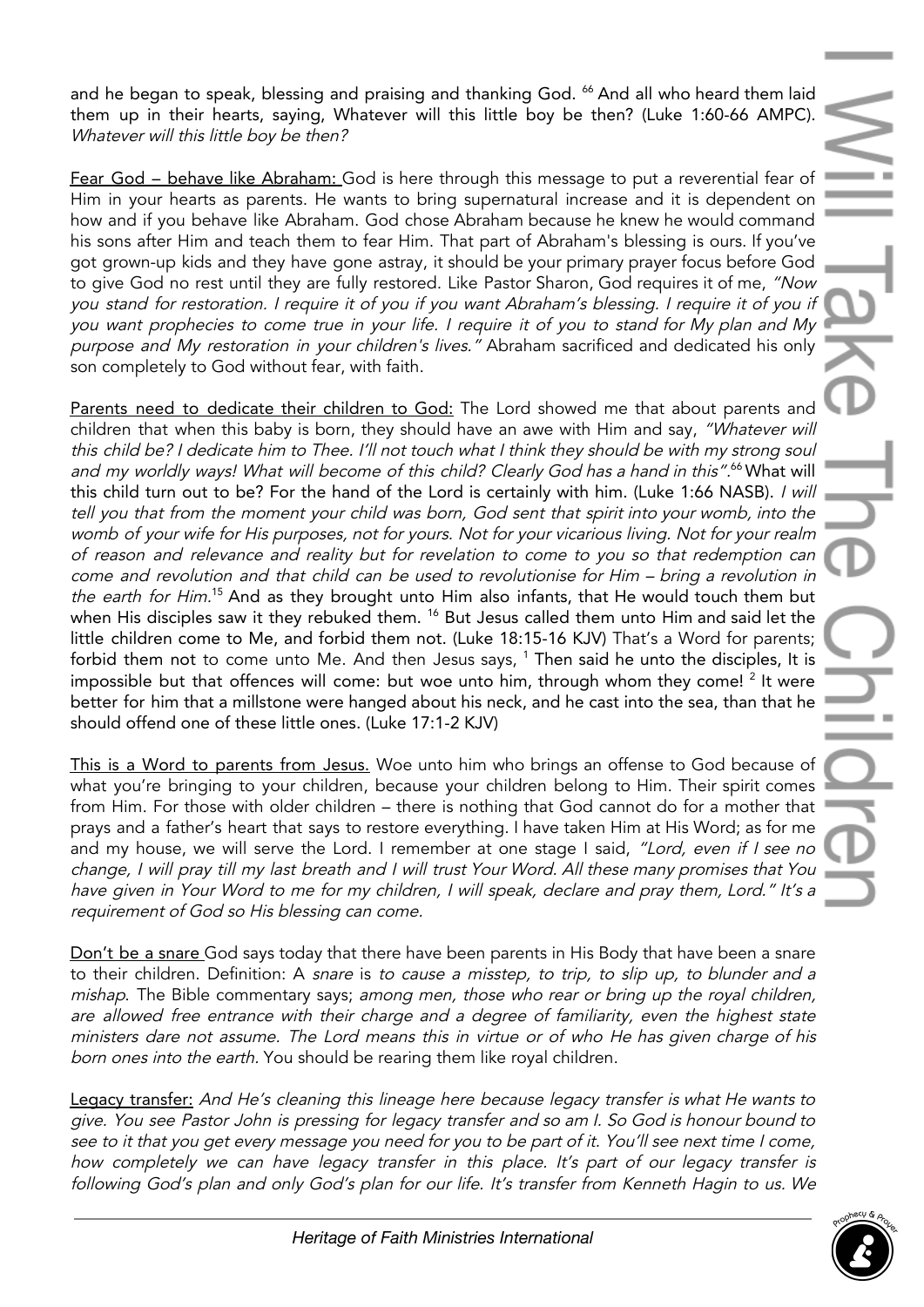can't be selective in what we want transferred. We can't be selective in what blessing and how we get the blessing. And the blessing of Abraham comes because God chose Abraham because He knew he would command his children after God, teaching to fear Him and Him alone.

When fathers or mothers don't circumcise their children: There is a circumcision of the heart as new creatures in Christ Jesus.<sup>24</sup> On the way to Egypt, Moses, at a place where Moses and his family had stopped for the night, the Lord confronted him and was about to kill him. <sup>25</sup> But Moses' wife, Zipporah, took a flint knife and circumcised her son. She touched his feet with the foreskin and said, "Now you are a bridegroom of blood to me." 26 (... she was referring to the circumcision.), After that the Lord left him alone. (Exodus 4:24-26 NLT). The Bible commentary says this; the meaning is that led during his illness to <sup>a</sup> strict self-examination, Moses was deeply pained and grieved at the thought of having to please his wife. To dishonour that sign and the seal of the covenant, was criminal in any Hebrew, particularly so in one so destined to be a deliverer. It seems that he felt his sickness as <sup>a</sup> merited chastisement, for the sinful omission (those things you don't do). Concerned for her husband's safety, Zipporah overcomes her maternal feelings of aversion to the painful right, performs herself by means of one of the sharp flints, with which that part of the desert abounds, an operation which her husband on whom the duty evolved but was unable to do. In the case of children the punishment fell upon the parents, and first of all upon the father who had neglected to keep the commandment of God.

A parent's responsibility – to put the fear of the Lord into their children: It is your responsibility, father and mother, to put the fear of the Lord into your children. To teach your children to follow the commandment of God and Him alone. I will tell you that there were times, with our own sons, when Pastor John and I were in that place, and we knew we had to put the sword through right now, we had to put the sword of God's truth, we have got to run it through them right now. Otherwise, we will be like Eli and we will all just die, not physical death. No plans of God being fulfilled, no promised land, might as well die and go to heaven. If all you want to do is just live on earth like everybody else does in that time.

Good news & Praying for the children: Isn't this good news today? It doesn't matter where you are as a parent today. I'm coming to you children of Heritage of Faith. I'm praying for you, children of My people. I'm praying for you. "How are you praying for me, Pastor Sharon?" "Father, Your will, and Your will alone be done." And so there may be parents who say, "But I don't want you to be praying that for my child." Really. Hebrews 13, That we do not watch over the souls and the spiritual wellbeing of your children. Does that not apply to your children? We're disqualified for that with your children? Tell God that. And you will have what you told God what you want; you will have that. You will account to Him for eternity and in eternity. So I'm praying for you. Earnest, fervent prayer for the children of My people. According to Hebrews 13, we watch over your souls and your spiritual wellbeing, and we are guarding you. We are not just your parents, pastors.

The time has come for children to say in their hearts: There has to come a time in your heart, children of My people where you say, "Pastor John is my pastor. Pastor Sharon is my pastor. I recognise their place in my life. My parents are not my spiritual oversight. They are responsible to God to train me up in the way that He tells them to train us up. They've been <sup>g</sup>iven to me by God for what the Bible says that they've been given to me by God for." So I come to the children of My people with a new mantle on me and it's such an honour. Thank you, children of My people, that if it's in your heart that I can come to you in this way like I have this morning. It's my honour. The mantle will be on me to minister to parents; that you will give God no rest until He establishes your seed in Him, and your love, and your faith, and your intercession, and your power of agreement for your children. "Save now, Lord, save now, Lord". And your honesty in your conversations that you've had, and things that you see, your repentance with God, which is what Pastor John and I had to do. It's at that point where you can start to move forward in your spirit